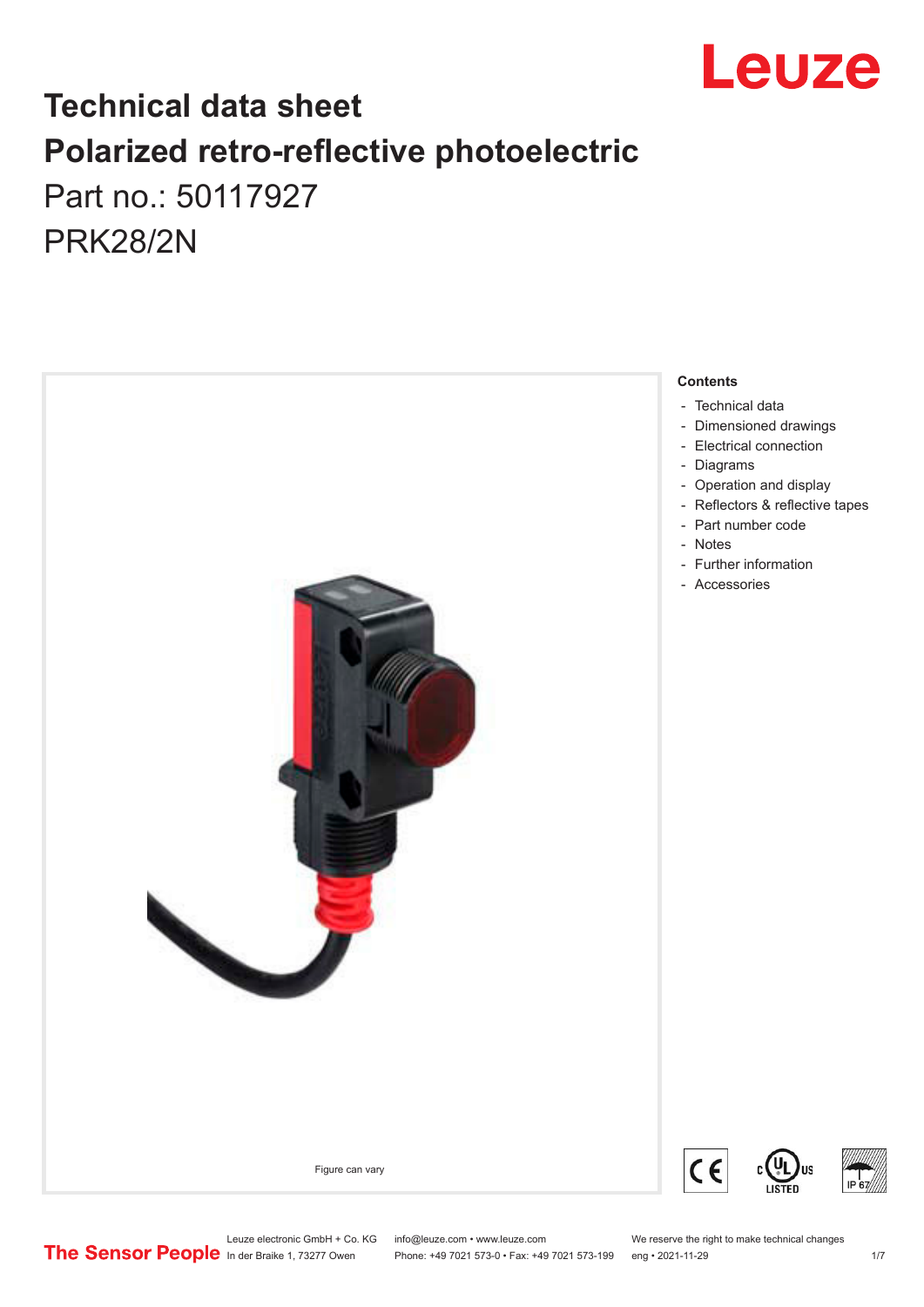#### <span id="page-1-0"></span>**Technical data**

# **Leuze**

**Signal OUT** Voltage supply

#### **Basic data**

|                                                  | Basic data                                     |                                             | <b>Connection 1</b>            |                       |
|--------------------------------------------------|------------------------------------------------|---------------------------------------------|--------------------------------|-----------------------|
| <b>Series</b>                                    |                                                | 28                                          | <b>Function</b>                | Signal OU             |
| <b>Operating principle</b>                       |                                                | Reflection principle                        |                                | Voltage su            |
|                                                  |                                                |                                             | Type of connection             | Cable                 |
|                                                  | <b>Optical data</b>                            |                                             | Cable length                   | 2,000 mm              |
|                                                  | <b>Operating range</b>                         | Guaranteed operating range                  | <b>Sheathing material</b>      | <b>PUR</b>            |
|                                                  | <b>Operating range</b>                         | $0.024.5$ m, With reflector TK(S)           | Cable color                    | <b>Black</b>          |
|                                                  |                                                | 100x100                                     | <b>Number of conductors</b>    | 4 -wire               |
|                                                  | <b>Operating range limit</b>                   | Typical operating range                     | Wire cross section             | $0.2$ mm <sup>2</sup> |
|                                                  | <b>Operating range limit</b>                   | $0.02$ 6 m, With reflector TK(S)<br>100x100 | Mechanical data                |                       |
|                                                  | <b>Light source</b>                            | LED, Red                                    | Dimension (W x H x L)          | $15$ mm $\times$ 4    |
|                                                  | Wavelength                                     | 620 nm                                      | <b>Thread size</b>             | M18                   |
|                                                  | <b>Transmitted-signal shape</b>                | Pulsed                                      | Length                         | 31.8 mm               |
|                                                  | <b>LED</b> group                               | Exempt group (in acc. with EN 62471)        | <b>Housing material</b>        | <b>Plastic</b>        |
|                                                  |                                                |                                             | <b>Plastic housing</b>         | ABS                   |
|                                                  | Electrical data                                |                                             | Lens cover material            | <b>Plastic</b>        |
|                                                  | <b>Protective circuit</b>                      | Polarity reversal protection                | Net weight                     | 75 g                  |
|                                                  |                                                | Short circuit protected                     | <b>Housing color</b>           | <b>Black</b>          |
|                                                  |                                                |                                             |                                | Red                   |
|                                                  | Performance data                               |                                             |                                |                       |
| Supply voltage $U_{B}$<br><b>Residual ripple</b> |                                                | 10  30 V, DC, Incl. residual ripple         | <b>Operation and display</b>   |                       |
|                                                  |                                                | 0  15 %, From $U_{\rm B}$                   | Type of display                | LED                   |
|                                                  | <b>Open-circuit current</b>                    | $020$ mA                                    | <b>Number of LEDs</b>          | 2 Piece(s)            |
|                                                  |                                                |                                             |                                |                       |
|                                                  | Outputs                                        |                                             | Environmental data             |                       |
|                                                  | Number of digital switching outputs 2 Piece(s) |                                             |                                |                       |
|                                                  |                                                |                                             | Ambient temperature, operation | $-4060$ °             |
|                                                  | <b>Switching outputs</b>                       |                                             | Ambient temperature, storage   | $-40$ 70 $^{\circ}$   |
|                                                  | <b>Voltage type</b>                            | <b>DC</b>                                   | <b>Certifications</b>          |                       |
|                                                  | Switching current, max.                        | 100 mA                                      |                                |                       |
|                                                  | <b>Switching voltage</b>                       | high: ≥( $U_p$ -2.5V)                       | Degree of protection           | IP 67                 |
|                                                  |                                                | low: $\leq$ 2.5V                            | <b>Protection class</b>        | III                   |
|                                                  |                                                |                                             | <b>Certifications</b>          | c UL US               |
|                                                  | <b>Switching output 1</b>                      |                                             | <b>Standards applied</b>       | IEC 60947             |
|                                                  | <b>Assignment</b>                              | Connection 1, conductor 4                   |                                |                       |
|                                                  | Switching element                              | Transistor, NPN                             | <b>Classification</b>          |                       |
|                                                  | <b>Switching principle</b>                     | Light switching                             | <b>Customs tariff number</b>   | 85365019              |
|                                                  |                                                |                                             | eCl@ss 5.1.4                   | 27270902              |
|                                                  | <b>Switching output 2</b>                      |                                             | eCl@ss 8.0                     | 27270902              |
|                                                  | Assignment                                     | Connection 1, conductor 2                   | eCl@ss 9.0                     | 27270902              |
|                                                  | <b>Switching element</b>                       | Transistor, NPN                             | eCl@ss 10.0                    | 27270902              |
|                                                  | <b>Switching principle</b>                     | Dark switching                              | eCl@ss 11.0                    | 27270902              |
| <b>Timing</b>                                    |                                                |                                             | <b>ETIM 5.0</b>                | EC002717              |
|                                                  |                                                |                                             |                                |                       |
|                                                  | <b>Switching frequency</b>                     | 500 Hz                                      | <b>ETIM 6.0</b>                | EC002717              |
| Response time                                    |                                                | 1 <sub>ms</sub>                             | <b>ETIM 7.0</b>                | EC002717              |

| Cable color                    | <b>Black</b>          |  |  |
|--------------------------------|-----------------------|--|--|
| <b>Number of conductors</b>    | 4-wire                |  |  |
| <b>Wire cross section</b>      | $0.2$ mm <sup>2</sup> |  |  |
|                                |                       |  |  |
| <b>Mechanical data</b>         |                       |  |  |
| Dimension (W x H x L)          | 15 mm x 46.5 mm       |  |  |
| <b>Thread size</b>             | M <sub>18</sub>       |  |  |
| Length                         | 31.8 mm               |  |  |
| <b>Housing material</b>        | Plastic               |  |  |
| <b>Plastic housing</b>         | <b>ABS</b>            |  |  |
| Lens cover material            | Plastic               |  |  |
| Net weight                     | 75 g                  |  |  |
| <b>Housing color</b>           | <b>Black</b>          |  |  |
|                                | Red                   |  |  |
|                                |                       |  |  |
| <b>Operation and display</b>   |                       |  |  |
| Type of display                | LED                   |  |  |
| <b>Number of LEDs</b>          | 2 Piece(s)            |  |  |
| Environmental data             |                       |  |  |
| Ambient temperature, operation | $-40$ 60 °C           |  |  |
| Ambient temperature, storage   | $-40$ 70 °C           |  |  |
|                                |                       |  |  |
| <b>Certifications</b>          |                       |  |  |
| Degree of protection           | IP 67                 |  |  |
| <b>Protection class</b>        | III                   |  |  |
| <b>Certifications</b>          | c UL US               |  |  |
| <b>Standards applied</b>       | IEC 60947-5-2         |  |  |
| <b>Classification</b>          |                       |  |  |
|                                |                       |  |  |
| <b>Customs tariff number</b>   | 85365019              |  |  |
| eCl@ss 5.1.4                   | 27270902              |  |  |
| eCl@ss 8.0                     | 27270902              |  |  |
| eCl@ss 9.0                     | 27270902              |  |  |
| eCl@ss 10.0                    | 27270902              |  |  |
| eCl@ss 11.0<br><b>ETIM 5.0</b> | 27270902              |  |  |
|                                | EC002717              |  |  |

| <b>Switching frequency</b> | 500 Hz           |
|----------------------------|------------------|
| <b>Response time</b>       | 1 <sub>ms</sub>  |
| <b>Readiness delay</b>     | $300 \text{ ms}$ |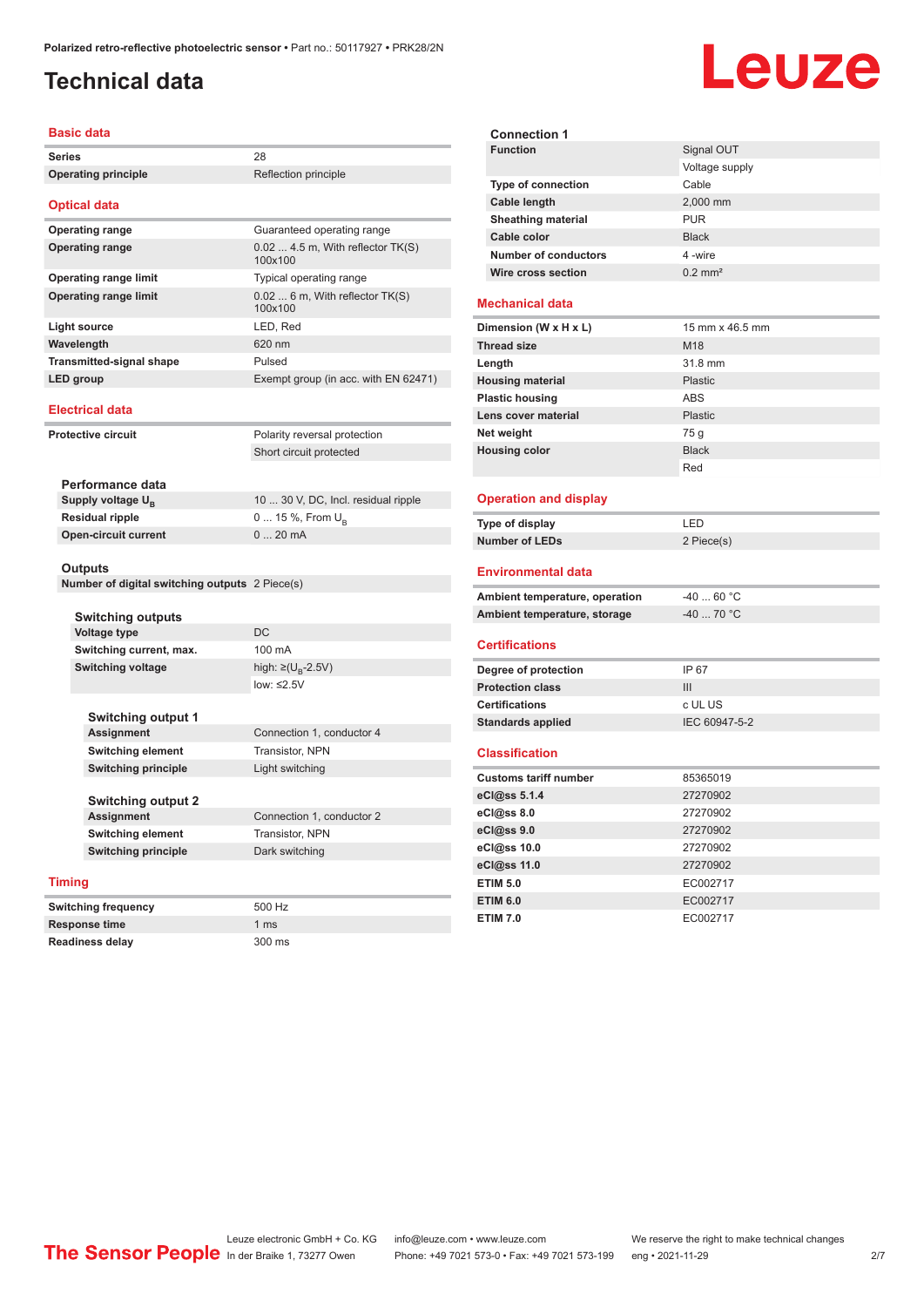#### <span id="page-2-0"></span>**Dimensioned drawings**

Leuze

All dimensions in millimeters





A Indicator diode B Optical axis





### **Electrical connection**

#### **Connection 1**

| <b>Function</b>             | Signal OUT            |
|-----------------------------|-----------------------|
|                             | Voltage supply        |
| Type of connection          | Cable                 |
| Cable length                | 2,000 mm              |
| <b>Sheathing material</b>   | <b>PUR</b>            |
| Cable color                 | <b>Black</b>          |
| <b>Number of conductors</b> | 4 -wire               |
| Wire cross section          | $0.2$ mm <sup>2</sup> |

#### **Conductor color Conductor assignment**

| <b>Brown</b> | V+               |
|--------------|------------------|
| White        | OUT <sub>2</sub> |
| <b>Blue</b>  | <b>GND</b>       |
| <b>Black</b> | OUT <sub>1</sub> |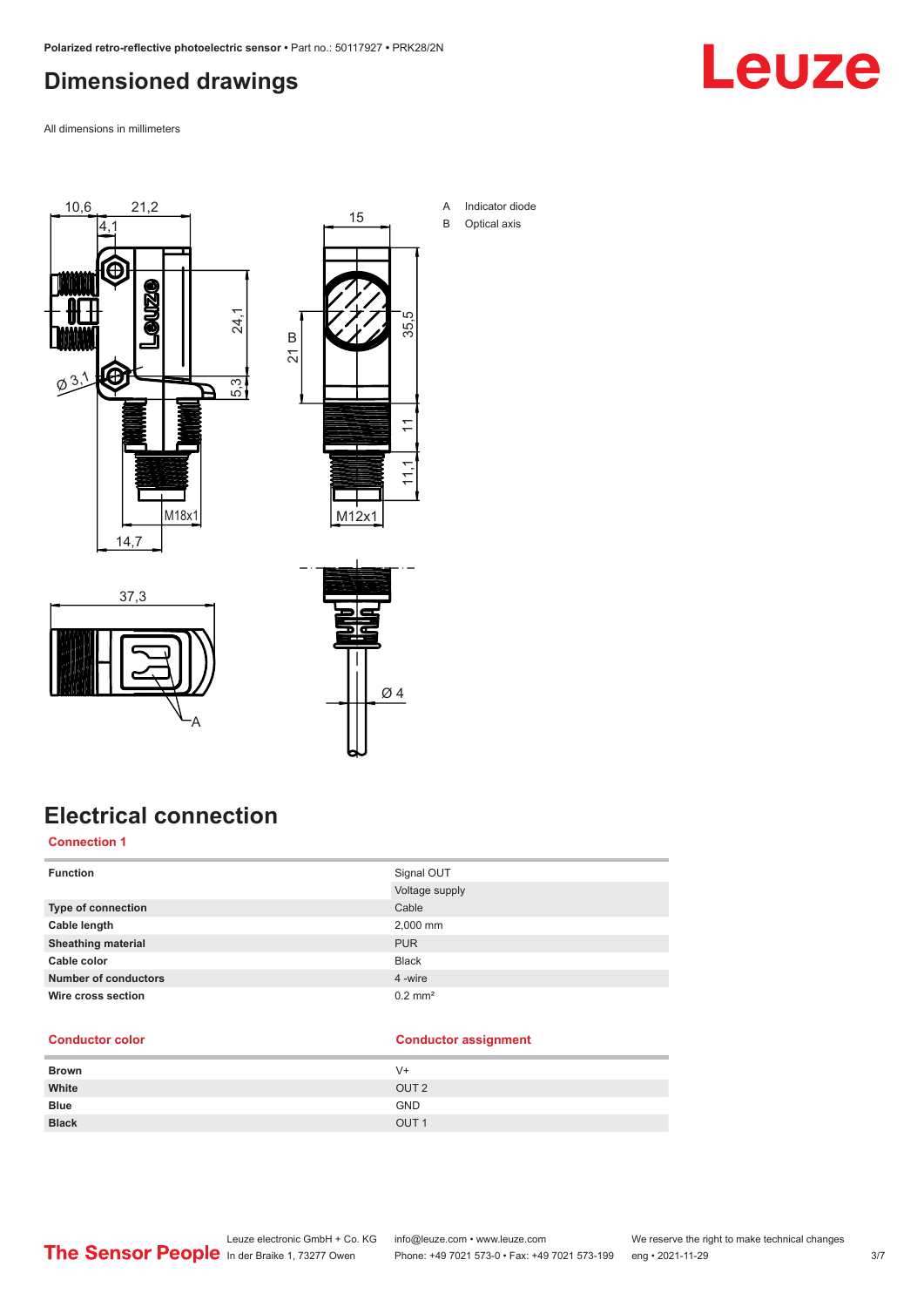#### <span id="page-3-0"></span>**Diagrams**

# Leuze

#### Typ. response behavior (TKS100x100)



- x Distance [m]
- y Misalignment [mm]



#### Typ. function reserve



### **Operation and display**

| LED            | <b>Display</b>           | <b>Meaning</b>        |
|----------------|--------------------------|-----------------------|
|                | Green, continuous light  | Operational readiness |
| $\overline{2}$ | Yellow, continuous light | Light path free       |
|                | Yellow, flashing         | No function reserve   |

### **Reflectors & reflective tapes**

| Part no. | <b>Designation</b> | <b>Operating range</b><br><b>Operating range</b> | <b>Description</b>                                                                                                                                      |
|----------|--------------------|--------------------------------------------------|---------------------------------------------------------------------------------------------------------------------------------------------------------|
| 50108300 | REF 4-A-50x50      | $0.081.4$ m<br>0.082m                            | Design: Rectangular<br>Reflective surface: 50 mm x 50 mm<br>Material: Plastic<br>Chemical designation of the material: PMMA<br>Fastening: Self-adhesive |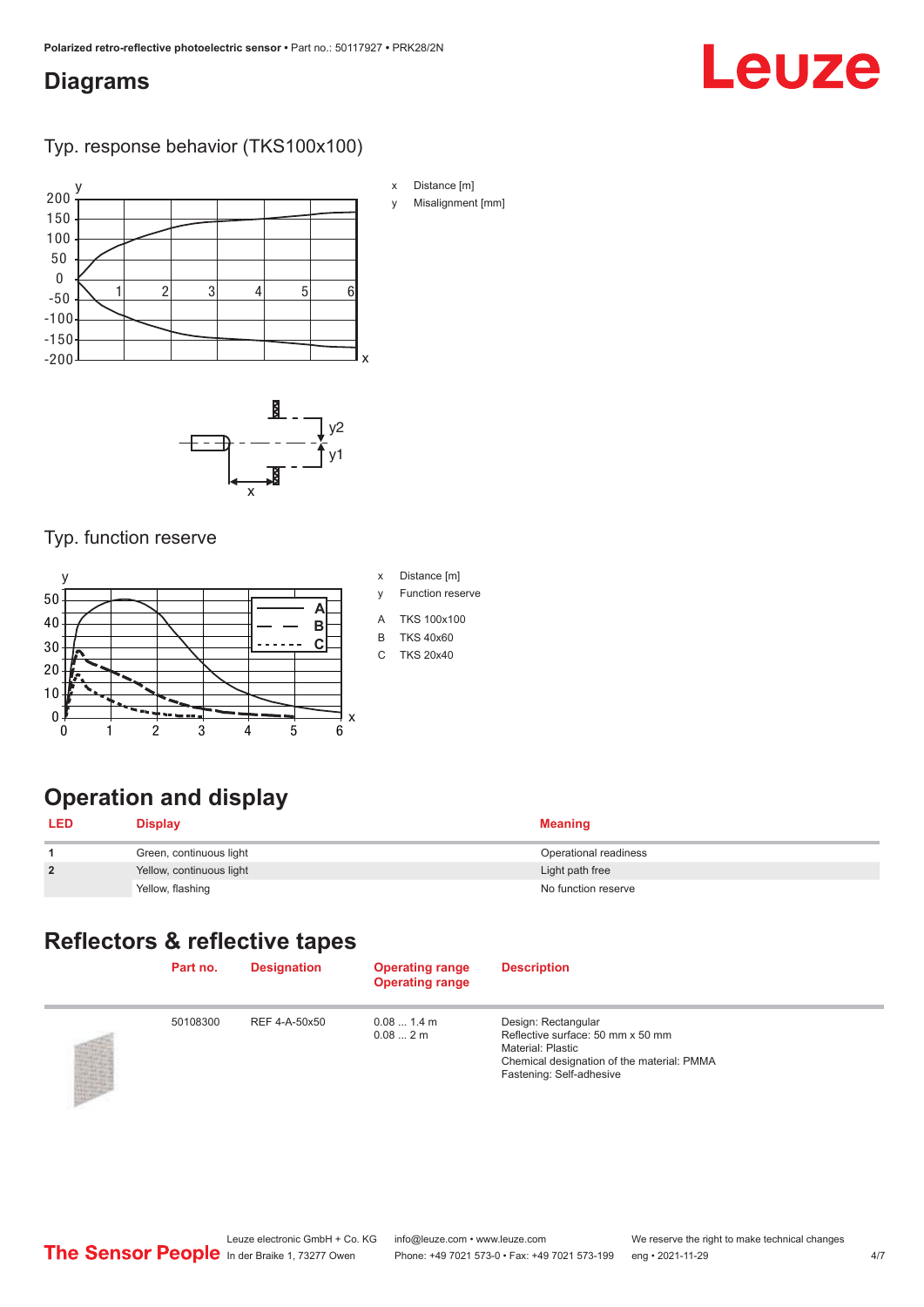#### <span id="page-4-0"></span>**Reflectors & reflective tapes**



| Part no. | <b>Designation</b> | <b>Operating range</b><br><b>Operating range</b> | <b>Description</b>                                                                                                                                                                                                                                   |
|----------|--------------------|--------------------------------------------------|------------------------------------------------------------------------------------------------------------------------------------------------------------------------------------------------------------------------------------------------------|
| 50003192 | TK 100x100         | 0.024.5m<br>0.026m                               | Design: Rectangular<br>Triple reflector size: 4 mm<br>Reflective surface: 96 mm x 96 mm<br>Material: Plastic<br>Base material: Plastic<br>Chemical designation of the material: PMMA8N<br>Fastening: Rear side can be glued                          |
| 50003189 | TK 30x50           | 0.031.9m<br>$0.032.5$ m                          | Design: Rectangular<br>Triple reflector size: 4 mm<br>Reflective surface: 29 mm x 45 mm<br>Material: Plastic<br>Base material: Plastic<br>Chemical designation of the material: PMMA8N<br>Fastening: Rear side can be glued                          |
| 50024127 | <b>TK 82.2</b>     | $0.053.6$ m<br>0.054.5m                          | Design: Round<br>Triple reflector size: 4 mm<br>Reflection surface diameter: 79 mm<br><b>Material: Plastic</b><br>Base material: Plastic<br>Chemical designation of the material: PMMA8N<br>Fastening: Through-hole mounting, Rear side can be glued |
| 50022816 | <b>TKS 100X100</b> | 0.024.5m<br>0.026m                               | Design: Rectangular<br>Triple reflector size: 4 mm<br>Reflective surface: 96 mm x 96 mm<br>Material: Plastic<br>Base material: Plastic<br>Chemical designation of the material: PMMA8N<br>Fastening: Through-hole mounting, Adhesive                 |
| 50081283 | <b>TKS 20X40</b>   | $0.041.6$ m<br>0.042.2 m                         | Design: Rectangular<br>Triple reflector size: 2.3 mm<br>Reflective surface: 16 mm x 38 mm<br><b>Material: Plastic</b><br>Base material: Plastic<br>Chemical designation of the material: PMMA8N<br>Fastening: Through-hole mounting, Adhesive        |
| 50023525 | <b>TKS 30X50</b>   | 0.031.9m<br>$0.032.5$ m                          | Design: Rectangular<br>Triple reflector size: 3 mm<br>Reflective surface: 27 mm x 44 mm<br>Material: Plastic<br>Base material: Plastic<br>Chemical designation of the material: PMMA8N<br>Fastening: Through-hole mounting, Adhesive                 |
| 50040820 | <b>TKS 40X60</b>   | 0.023m<br>0.024m                                 | Design: Rectangular<br>Triple reflector size: 4 mm<br>Reflective surface: 37 mm x 56 mm<br>Material: Plastic<br>Base material: Plastic<br>Chemical designation of the material: PMMA8N<br>Fastening: Through-hole mounting, Adhesive                 |

#### **Part number code**

Part designation: **AAA28d.E/ ff-hh**

**AAA28 Operating principle / construction**

- LS28: throughbeam photoelectric sensor transmitter
- LE28: throughbeam photoelectric sensor receiver

ET28: energetic diffuse reflection sensor FT28: diffuse reflection sensor with fading

PRK28: retro-reflective photoelectric sensor with polarization filter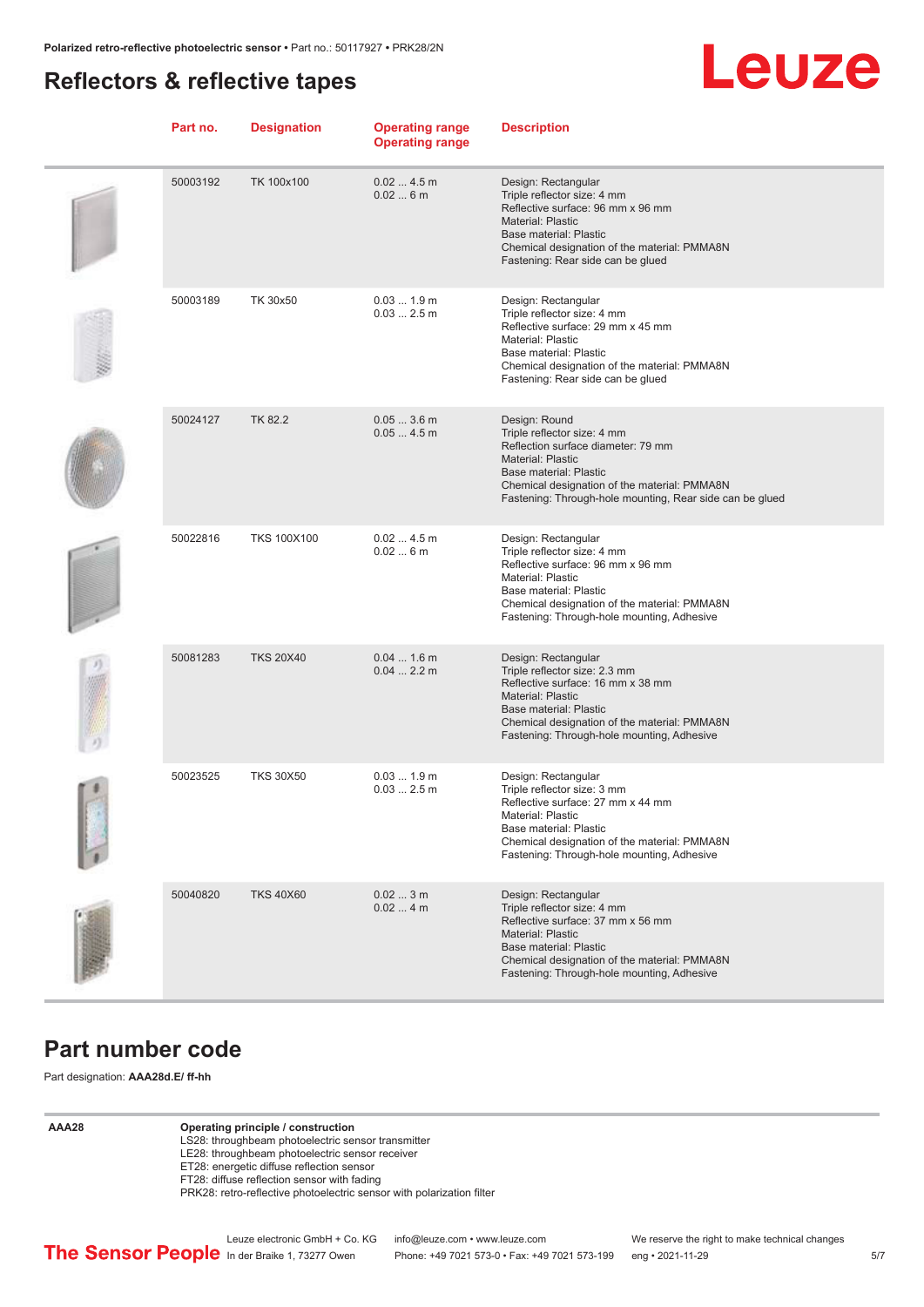#### <span id="page-5-0"></span>**Part number code**



| d           | Light type<br>n/a: red light<br>I: infrared light                                                                                                                                                                                                                                                                                                                                         |
|-------------|-------------------------------------------------------------------------------------------------------------------------------------------------------------------------------------------------------------------------------------------------------------------------------------------------------------------------------------------------------------------------------------------|
| Е           | Equipment<br>3: teach-in via button                                                                                                                                                                                                                                                                                                                                                       |
| ff          | Switching output / function / OUT1OUT2 (OUT1 = pin 4, OUT2 = pin 2)<br>2: NPN transistor output, light switching<br>N: NPN transistor output, dark switching<br>4: PNP transistor output, light switching<br>P: PNP transistor output, dark switching<br>D: Deactivation input (deactivation with low signal)<br>9: deactivation input (deactivation with high signal)<br>X: pin not used |
| hh          | <b>Electrical connection</b><br>n/a: cable, standard length 2000 mm, 4-wire<br>200-M12: cable, length 200 mm with M12 connector, 4-pin, axial (plug)<br>200-M8: cable, length 200 mm with M8 connector, 4-pin, axial (plug)                                                                                                                                                               |
| <b>Mata</b> |                                                                                                                                                                                                                                                                                                                                                                                           |

| <b>Note</b>                                                                                       |
|---------------------------------------------------------------------------------------------------|
| Vector A list with all available device types can be found on the Leuze website at www.leuze.com. |

#### **Notes**

| <b>Observe intended use!</b>                                                          |
|---------------------------------------------------------------------------------------|
| $\%$ This product is not a safety sensor and is not intended as personnel protection. |
| $\&$ The product may only be put into operation by competent persons.                 |
| $\%$ Only use the product in accordance with its intended use.                        |

#### **For UL applications:**

ª For UL applications, use is only permitted in Class 2 circuits in accordance with the NEC (National Electric Code).

ª These proximity switches shall be used with UL Listed Cable assemblies rated 30V, 0.5A min, in the field installation, or equivalent (categories: CYJV/ CYJV7 or PVVA/PVVA7)

### **Further information**

• Sum of the output currents for both outputs, 50 mA for ambient temperatures > 40 °C